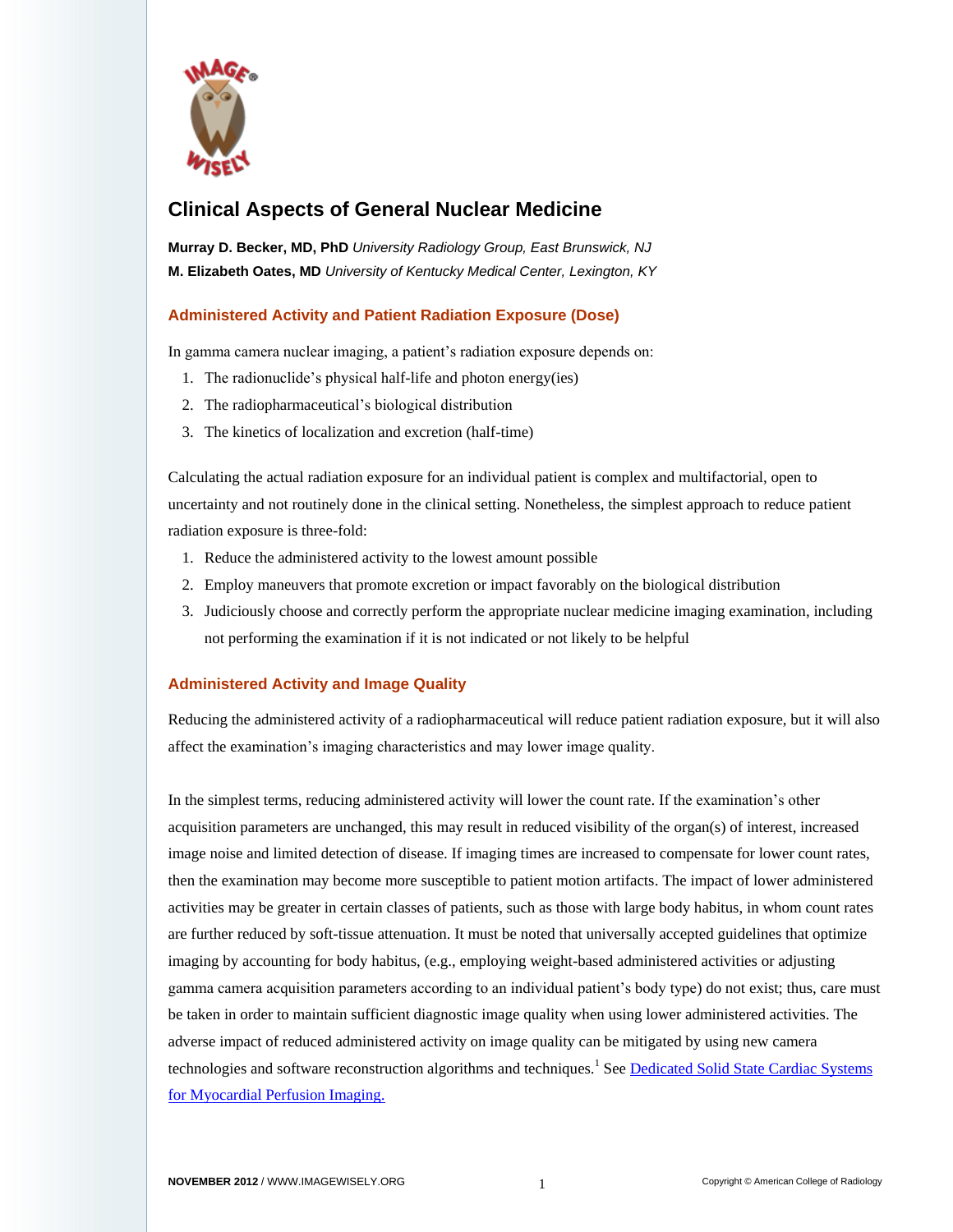

#### **Appropriateness Criteria, Practice Guidelines and General Nuclear Medicine**

The most effective approach to reducing patient radiation exposure is eliminating diagnostic tests that are not likely to benefit the patient. Appropriateness criteria are evidence-based expert recommendations created to optimize imaging algorithms in order to improve patient outcomes, eliminate waste and reduce variations in clinical practice. Many clinical conditions that can be evaluated by general nuclear medicine imaging are included in the American College of Radiolog[y Appropriateness Criteria®.](http://www.acr.org/Quality-Safety/Appropriateness-Criteria)

Overall gamma camera performance must be optimized by applying a rigorous Quality Assurance/Quality Control program. This is especially true when acquiring images from administered activities at the lower end of the recommended range. Nuclear Medicine accreditation programs (e.g., those of the [American College of Radiology](http://www.acr.org/Quality-Safety/Accreditation/Nuclear-Med-PET) and th[e Intersocietal Accreditation Commission\)](http://intersocietal.org/nuclear/) promote proper gamma camera function and, in turn, optimal image quality.

Multiple professional societies have developed practice guidelines that address clinical and technical aspects of general nuclear medicine imaging examinations, including[: ACR,](http://www.acr.org/Quality-Safety/Standards-Guidelines/Practice-Guidelines-by-Modality/Nuclear-Medicine) [Society of Nuclear Medicine and Molecular](http://interactive.snm.org/index.cfm?PageID=772)  [Imaging,](http://interactive.snm.org/index.cfm?PageID=772) [European Association of Nuclear Medicine,](http://www.eanm.org/publications/guidelines/index.php) [American Association of Clinical Endocrinologists](https://www.aace.com/publications/guidelines) and [American Thyroid Association.](http://thyroidguidelines.net/)

#### **Patient Radiation Exposure and Choosing the Appropriate Examination**

It should be emphasized that when a physician uses diagnostic nuclear medicine imaging, the best strategy is twofold: first, choose the imaging examination that will appropriately answer the clinical question, and second, perform that examination to the highest technical standards. Nuclear medicine imaging examinations are safe and effective; avoiding these examinations because they use small amounts of radioactivity, or choosing a particular examination solely because it uses less radiation than an alternative examination, can be detrimental to the patient [\(SNMMI Position Statement on Dose Optimization\)](http://interactive.snm.org/docs/SNM_Position_Statement_on_Dose_Optimization_FINAL_June2012.pdf). Please refer to the physics section of this Image Wisely website for a more technical and detailed discussion of this topic in the article Appropriate Use of Effective Dose [and Organ Dose in Nuclear Medicine.](http://www.imagewisely.org/Imaging-Professionals/Nuclear-Medicine/Articles/Appropriate-Use)

#### **Summary**

Taken together, the fundamental Image Wisely goals in general nuclear medicine imaging are:

- 1. To select the appropriate examination
- 2. To use the correct radiopharmaceutical in the lowest appropriate administered activity
- 3. To optimize the imaging parameters, balancing patient radiation exposure against diagnostic effectiveness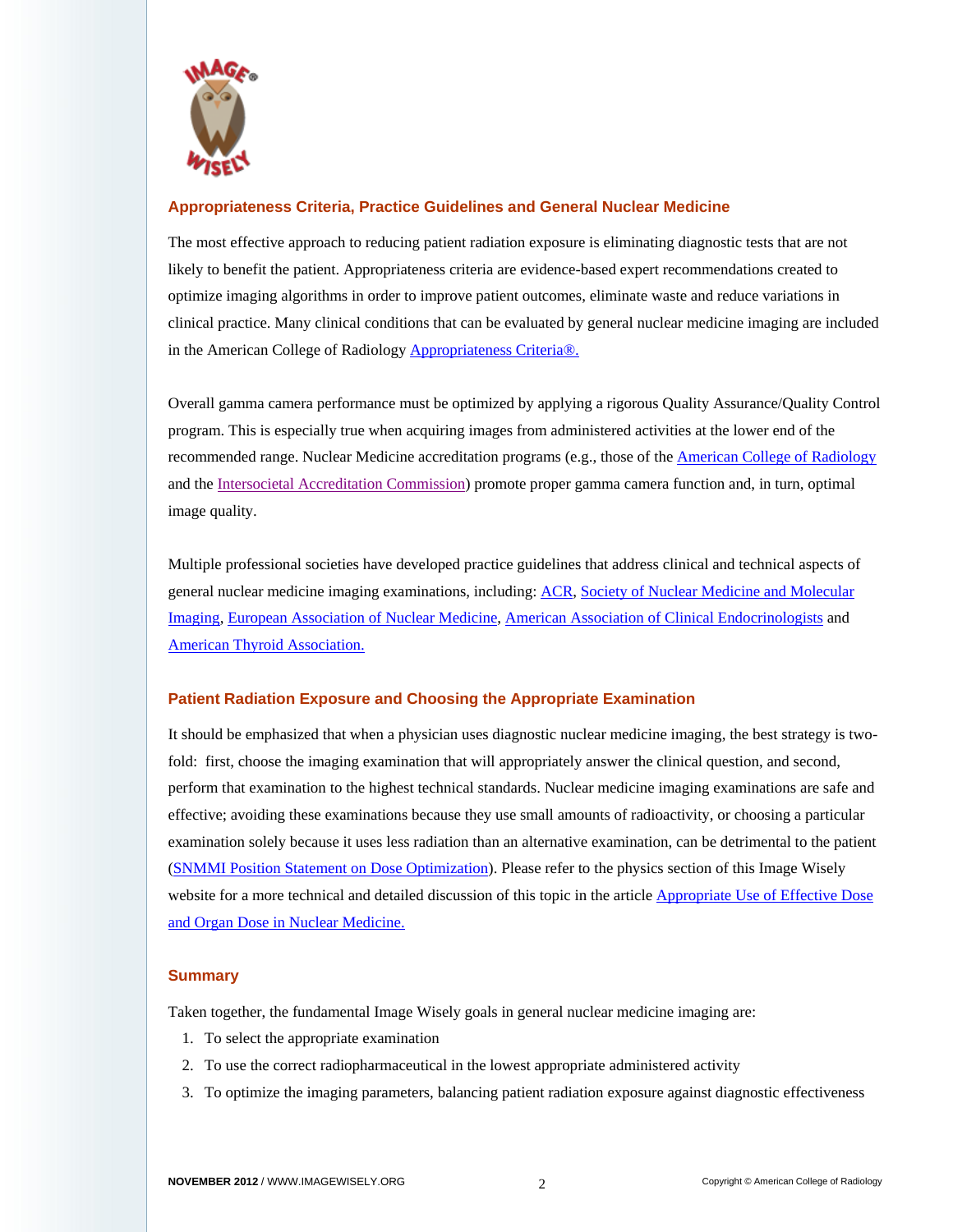

# **Examples of Common General Nuclear Medicine Imaging Examinations and Performance Considerations**

Seven common general nuclear medicine imaging examinations are presented below. Each table highlights key performance considerations and emphasizes the use of published practice guidelines and appropriateness criteria. The tables are not comprehensive guidelines, and they only address a limited number of clinical scenarios, but they illustrate how expert consensus opinion can be used to optimize the choice of radiopharmaceutical and imaging protocol.

- I. Bone Scintigraphy
- II. Parathyroid Scintigraphy
- III. Thyroid Scintigraphy and Uptake
- IV. Scintigraphy for Differentiated Papillary and Follicular Thyroid Cancer
- V. Lung (V/Q) Scintigraphy
- VI. Radionuclide Infection Imaging
- VII. Hepatobiliary Scintigraphy

#### **I. Bone Scintigraphy**

| Radiopharmaceuticals                                   | 99mTc diphosphonates (HDP, MDP)                                                                                                                                                                                                                                 |
|--------------------------------------------------------|-----------------------------------------------------------------------------------------------------------------------------------------------------------------------------------------------------------------------------------------------------------------|
| Recommended Adult Administered Activity <sup>1,2</sup> | 15-30 mCi (740-1,110 MBq) IV<br>Higher doses may be considered in obese patients                                                                                                                                                                                |
| <b>Performance Considerations</b>                      | Administer lowest activity in prescribed range<br>Balance acquisition duration versus image quality                                                                                                                                                             |
| Maneuvers to Minimize Radiation Dose <sup>1,2</sup>    | 2 or more 8-oz glasses of water after administration<br>Encourage hydration for 24 hours after the<br>examination                                                                                                                                               |
| Appropriateness Criteria <sup>3,4</sup>                | <b>Metastatic Disease:</b> Indications vary based on the<br>type of malignancy, stage of disease and symptoms.<br><b>Benign/Traumatic Lesions: Often radiography is the</b><br>initial examination of choice; those results determine<br>the next imaging step. |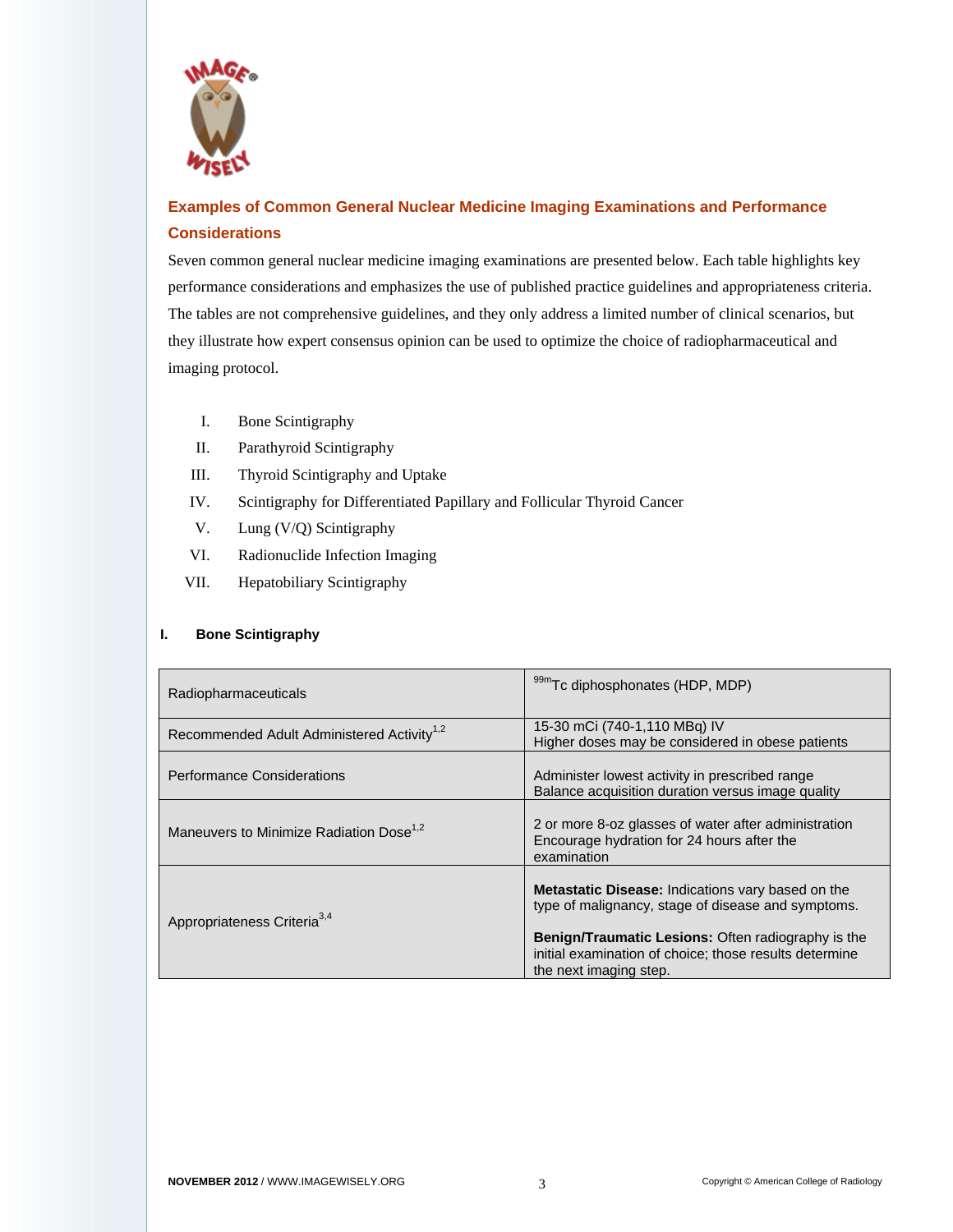

#### **II. Parathyroid Scintigraphy**

| Radiopharmaceuticals                                                                                                                                        | 99mTc sestamibi<br>99mTc sodium pertechnetate<br><sup>123</sup> l sodium iodide                                                                                                                                                                                                                                                                                                                                                                                                                                                                                                     |
|-------------------------------------------------------------------------------------------------------------------------------------------------------------|-------------------------------------------------------------------------------------------------------------------------------------------------------------------------------------------------------------------------------------------------------------------------------------------------------------------------------------------------------------------------------------------------------------------------------------------------------------------------------------------------------------------------------------------------------------------------------------|
| Recommended Adult Administered Activity by<br>Protocol: <sup>5,6</sup>                                                                                      |                                                                                                                                                                                                                                                                                                                                                                                                                                                                                                                                                                                     |
| 99mTc sestamibi Dual Phase<br>99mTc sestamibi/99mTc sodium pertechnetate<br>Dual Tracer**<br>99m Tc sestamibi/ <sup>123</sup> l sodium iodide** Dual Tracer | 20-30 mCi (740-1,100 MBq) IV<br>20-30 mCi (740-1,100 MBq) IV/ 1-10 mCi (37-370 MBq) IV<br>20-30 mCi (740-1,100 MBq) IV/ 0.2-0.6 mCi (7.5-22 MBq)<br>PO                                                                                                                                                                                                                                                                                                                                                                                                                              |
| Performance Considerations <sup>5,6,7</sup>                                                                                                                 | 99mTc sestamibi Dual Phase protocol has a lower radiation<br>exposure than subtraction techniques; it may have a lower<br>sensitivity in "Multiple Parathyroid Gland Disease."<br>Maximize the diagnostic potential of the examination:<br>1. A combination of planar and/or pinhole imaging, with or<br>without SPECT/CT, may be useful to localize<br>subtle/ectopic disease.<br>The <sup>99m</sup> Tc sestamibi/ <sup>123</sup> l sodium iodide Dual Tracer<br>2.<br>protocol permits simultaneously acquired images,<br>potentially lessening the likelihood of patient motion. |
| Appropriateness Criteria                                                                                                                                    | Formal appropriateness criteria do not exist.<br>Imaging should be preceded by the clinical diagnosis of<br>hyperparathyroidism, which includes appropriate history<br>and laboratory abnormalities (e.g., abnormal serum calcium<br>and parathyroid hormone levels).                                                                                                                                                                                                                                                                                                               |

\*\*99mTc tetrofosmin has been used in place of 99mTc sestamibi in some protocols, with similar overall results and radiation dosimetry. However, it is less suited to Dual Phase "washout" examinations because it does not show adequate differential washout from thyroid tissue relative to parathyroid tissue.<sup>1,3</sup>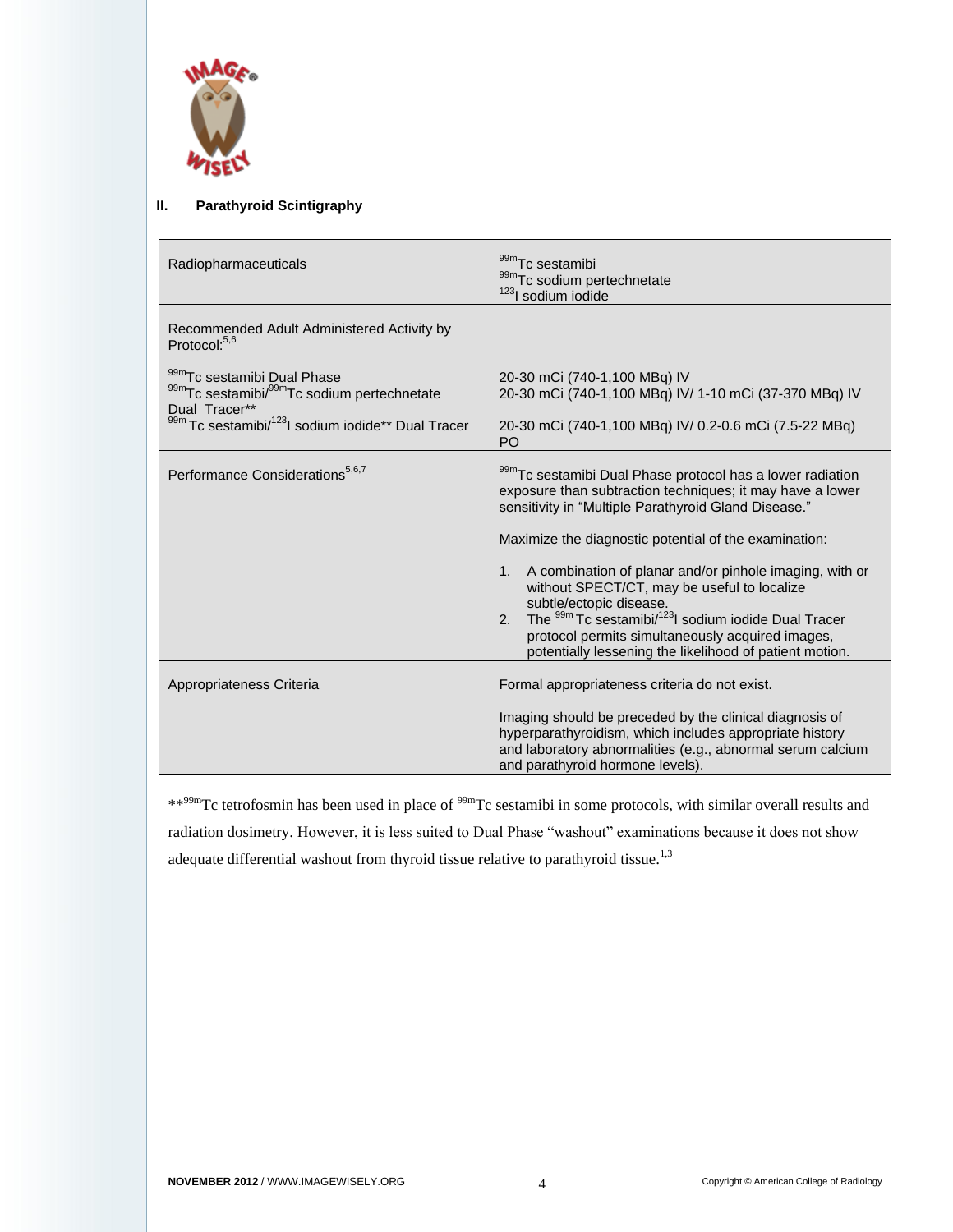

## **III. Thyroid Scintigraphy and Uptake**

| Radiopharmaceuticals                                                                                                                         | <sup>123</sup> l sodium iodide<br>99mTc sodium pertechnetate                                                                                                                                            |
|----------------------------------------------------------------------------------------------------------------------------------------------|---------------------------------------------------------------------------------------------------------------------------------------------------------------------------------------------------------|
| Recommended Adult Administered Activity by<br>Protocol <sup>8,9</sup>                                                                        |                                                                                                                                                                                                         |
| <sup>123</sup> I sodium iodide for Imaging and Uptake<br>99mTc sodium pertechnetate for Imaging<br><sup>131</sup> I sodium iodide for Uptake | 0.2-0.6 mCi (7.5-22 MBq) PO<br>2-10mCi (74-370 MBq) IV<br>0.004-0.01 mCi (0.15-0.37 MBq) PO                                                                                                             |
| Performance Considerations <sup>8,9</sup>                                                                                                    | <sup>123</sup> l sodium iodide is preferred for routine use because of its<br>lower radiation exposure to the thyroid compared to <sup>131</sup> l<br>sodium iodide.                                    |
| Maneuvers To Minimize Dose <sup>8,9</sup>                                                                                                    | Screen the patient to avoid interfering materials that<br>invalidate the examination: thyroid hormone, iodine<br>containing foods and medications, iodinated contrast, and<br>anti-thyroid medications. |
| Appropriateness Criteria <sup>10,11</sup>                                                                                                    | <b>Thyroid nodules:</b> the appropriate choice of scintigraphy,<br>ultrasound, and/or fine needle aspiration, varies with the<br>clinical scenario.                                                     |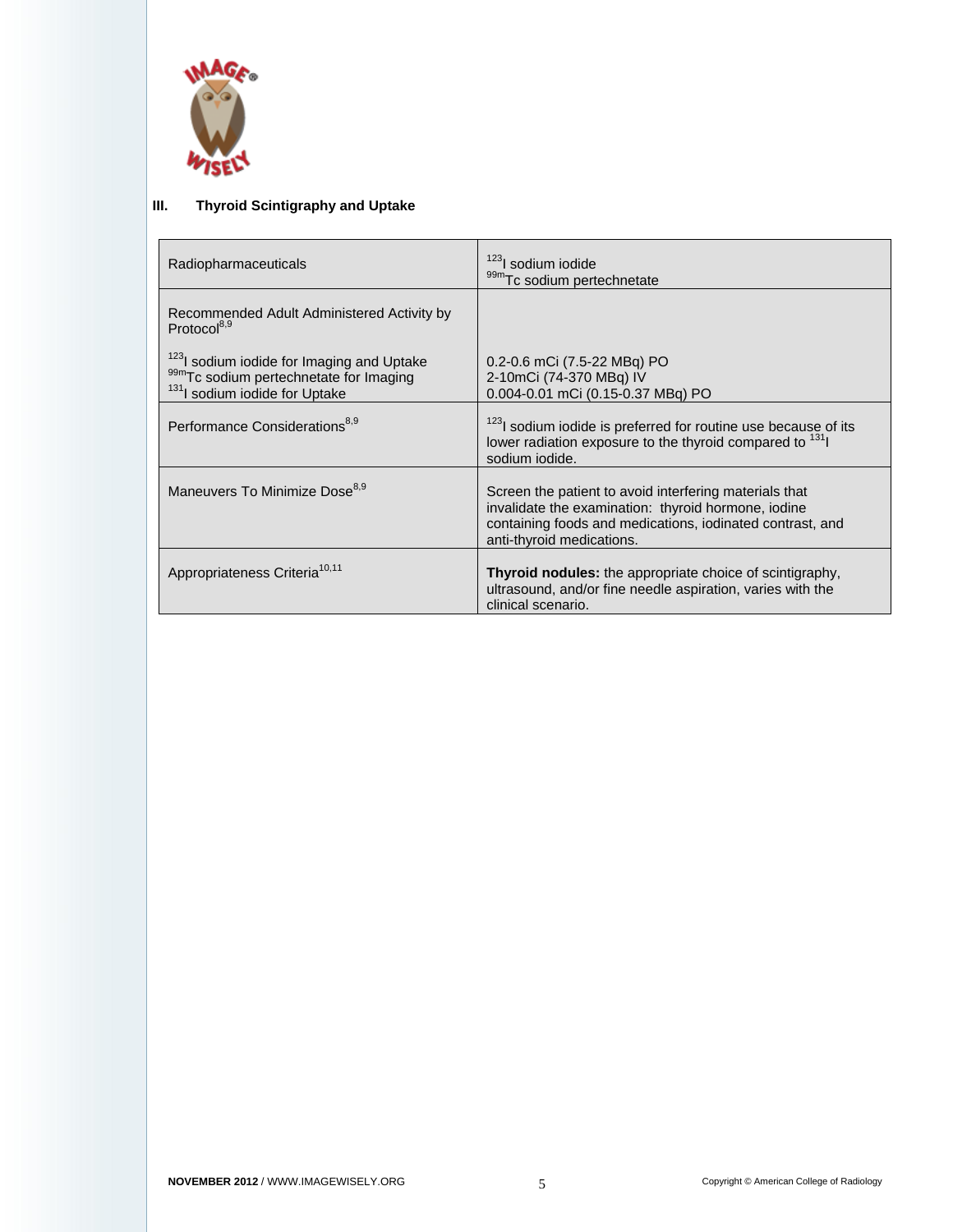

# **IV. Scintigraphy for Differentiated Papillary and Follicular Thyroid Cancer**

| Radiopharmaceuticals                                             | <sup>123</sup> l sodium iodide<br><sup>131</sup> I sodium iodide                                                                                                                                                                                                                                                                                                                                                                                                                                                                                                                                           |
|------------------------------------------------------------------|------------------------------------------------------------------------------------------------------------------------------------------------------------------------------------------------------------------------------------------------------------------------------------------------------------------------------------------------------------------------------------------------------------------------------------------------------------------------------------------------------------------------------------------------------------------------------------------------------------|
| Recommended Adult Administered Activity by<br>Protocol $^{8,12}$ |                                                                                                                                                                                                                                                                                                                                                                                                                                                                                                                                                                                                            |
| <sup>123</sup> l sodium iodide<br><sup>131</sup> sodium iodide   | 0.4-5 mCi (15-185 MBq) PO<br>1-5 mCi (37-185 MBq) PO                                                                                                                                                                                                                                                                                                                                                                                                                                                                                                                                                       |
| Performance Considerations <sup>8,12</sup>                       | <sup>131</sup> I sodium iodide yields higher radiation exposure than<br><sup>123</sup> l sodium iodide, but after thyroidectomy a patient's<br>exposure from both tracers tends to be relatively low.<br>Ensure adequate preparation with sufficient withdrawal<br>of hormone replacement (TSH > 30mU/L) or administer<br>thyrotropin (Thyrogen) per protocol.<br>Maximize the diagnostic potential of the examination:<br>Screen the patient to avoid interfering materials that<br>1.<br>invalidate the examination: thyroid hormone, iodine<br>containing foods and medications, iodinated<br>contrast. |
| Appropriateness Criteria <sup>11</sup>                           | SPECT/CT may be useful to localize disease.<br>2.<br>The appropriate use of radioiodine scintigraphy in<br>patients who are post-thyroidectomy for newly-<br>diagnosed differentiated thyroid carcinoma or are being<br>followed after ablation is not universally agreed upon in<br>all clinical scenarios. The evaluation of candidates for<br>radioiodine scintigraphy should include a consideration<br>of patient factors such as clinicopathologic stage and<br>other risk factors including laboratory data and size of<br>the remnant post-thyroidectomy.                                          |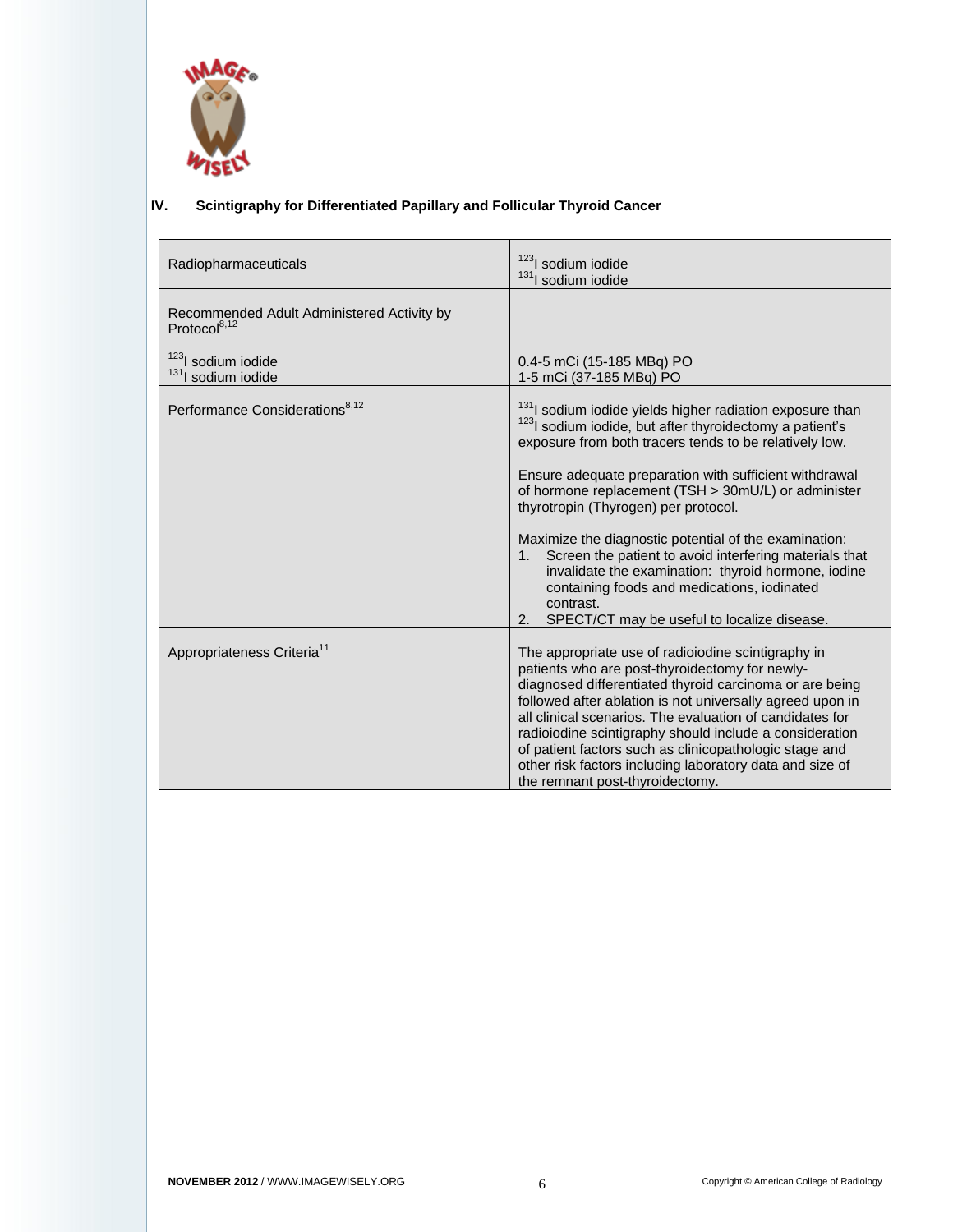

## **V. Lung (V/Q) Scintigraphy**

| Radiopharmaceuticals                                                 | 99mTc MAA (perfusion, Q)<br>99mTc DTPA (ventilation, V)<br>$133$ Xe (ventilation, V)                                                                                                                                                                                                                                                                                                                                                                                                                                                                                                                                                                                                                                                                                                          |
|----------------------------------------------------------------------|-----------------------------------------------------------------------------------------------------------------------------------------------------------------------------------------------------------------------------------------------------------------------------------------------------------------------------------------------------------------------------------------------------------------------------------------------------------------------------------------------------------------------------------------------------------------------------------------------------------------------------------------------------------------------------------------------------------------------------------------------------------------------------------------------|
| Recommended Adult Administered Activity <sup>13,14</sup>             |                                                                                                                                                                                                                                                                                                                                                                                                                                                                                                                                                                                                                                                                                                                                                                                               |
| 99m <sub>Tc</sub> MAA<br>99mTc DTPA<br>$133$ Xe                      | 1-5 mCi (37-185 MBq) IV<br>20-50 mCi (740-1850 MBq) in the nebulizer<br>5-30 mCi (185-1,110 MBq) inhaled as gas<br>1. Administer lowest activity in prescribed range.                                                                                                                                                                                                                                                                                                                                                                                                                                                                                                                                                                                                                         |
| Performance Considerations <sup>14,16,17,18</sup>                    | Balance administered radiopharmaceutical activity<br>versus image quality.<br>For MAA perfusion imaging, using less than 100,000<br>2.<br>particles should be avoided in adults.                                                                                                                                                                                                                                                                                                                                                                                                                                                                                                                                                                                                              |
| Maneuvers To Minimize Radiation<br>Dose <sup>13,14,15,16,17,18</sup> | In a patient with suspected pulmonary embolism,<br>1.<br>chest radiography is an important initial examination<br>as it may reveal alternative explanations for acute<br>symptoms (e.g., pneumonia or pleural effusion).<br>However, a normal chest radiograph cannot exclude<br>pulmonary embolus.<br>If MAA perfusion imaging is performed before<br>2.<br>ventilation imaging, the lowest activity should be<br>administered. If normal, ventilation imaging may be<br>omitted, thereby lowering the effective radiation<br>exposure; this protocol may be advantageous,<br>particularly in the pregnant patient. However,<br>disadvantages should be considered: even the<br>lowest administered MAA activity contributes<br>background activity to the subsequent ventilation<br>images. |
| Appropriateness Criteria <sup>15,16</sup>                            | Guidelines have been developed for patients with<br>suspected pulmonary embolism.<br>1. Chest radiography should be considered as an initial<br>examination because it may suggest alternative<br>diagnoses to explain the patient's symptoms.<br>Doppler Ultrasound uses no radiation and may be<br>2.<br>helpful in patients with a high degree of suspicion of<br>deep venous thrombosis (DVT) in the lower<br>extremities, particularly in pregnant patients.                                                                                                                                                                                                                                                                                                                             |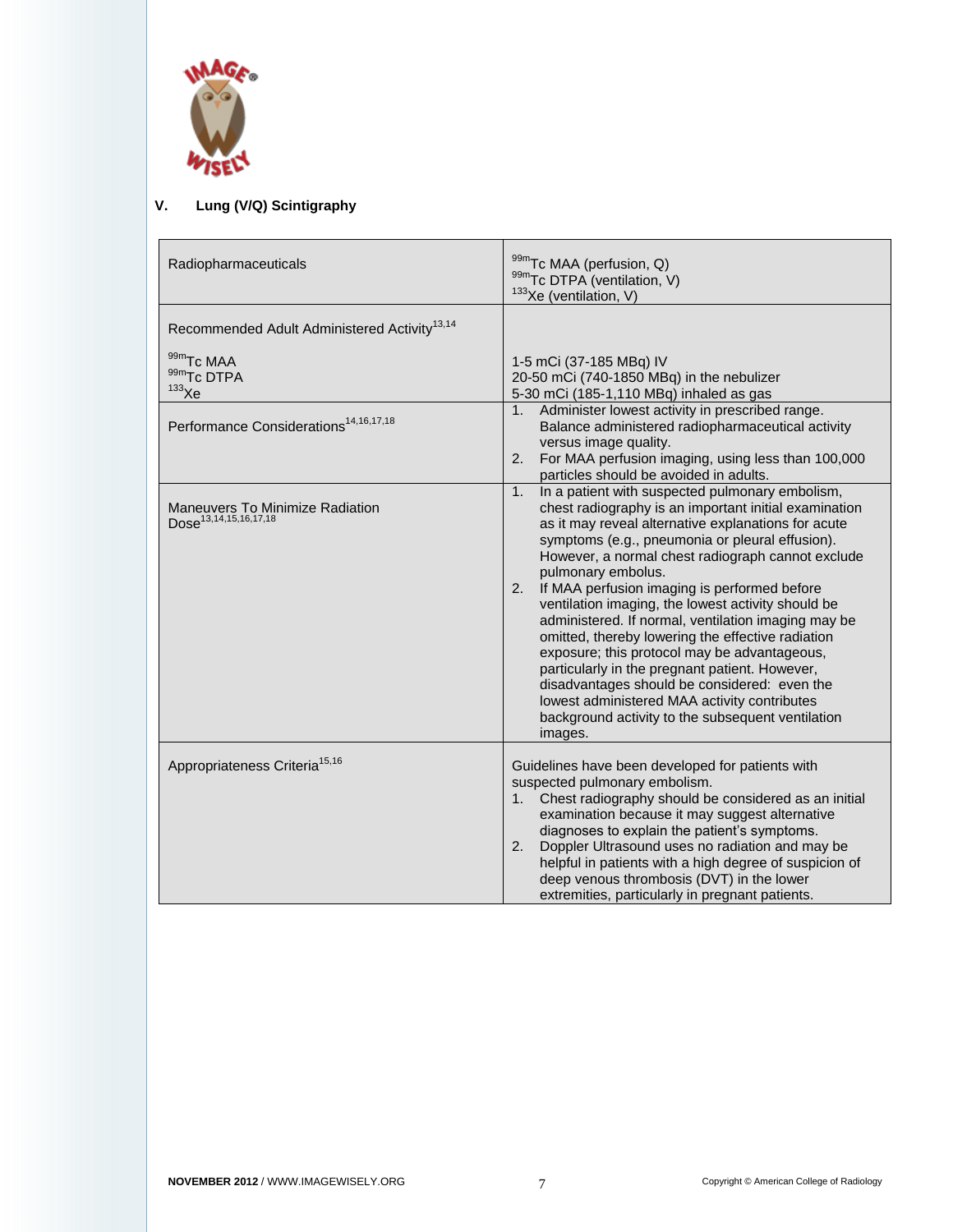

## **VI. Radionuclide Infection Imaging**

| Radiopharmaceuticals                                                         | $67$ Ga citrate<br><sup>111</sup> In leukocytes<br>99mTc leukocytes                                                                                                                                                                                                                                                                                                                                                                                                                                                                                                                                                                                                                                                                                                                                                                                                                                                                                                                                                                          |
|------------------------------------------------------------------------------|----------------------------------------------------------------------------------------------------------------------------------------------------------------------------------------------------------------------------------------------------------------------------------------------------------------------------------------------------------------------------------------------------------------------------------------------------------------------------------------------------------------------------------------------------------------------------------------------------------------------------------------------------------------------------------------------------------------------------------------------------------------------------------------------------------------------------------------------------------------------------------------------------------------------------------------------------------------------------------------------------------------------------------------------|
| Recommended Adult Administered<br>Activity <sup>19.20.21.22.23</sup>         |                                                                                                                                                                                                                                                                                                                                                                                                                                                                                                                                                                                                                                                                                                                                                                                                                                                                                                                                                                                                                                              |
| <sup>67</sup> Ga citrate<br><sup>111</sup> In leukocytes<br>99mTc leukocytes | 8-10 mCi (300-370 MBq) IV<br>0.3-0.5 mCi (11-19 MBq); up to 1 mCi (37 MBq) IV in<br>large pts<br>5-20 mCi (185-740 MBq) IV                                                                                                                                                                                                                                                                                                                                                                                                                                                                                                                                                                                                                                                                                                                                                                                                                                                                                                                   |
| Performance Considerations <sup>19,20,21,22,23</sup>                         | Nuclear medicine offers a variety of examinations that<br>detect and localize sites of infection. It is important to<br>choose the radiopharmaceutical protocol that optimizes<br>diagnostic efficacy.<br><sup>67</sup> Ga citrate has the highest radiation exposure, but may<br>be advantageous for the diagnosis of discitis/spinal<br>osteomyelitis (see below), tuberculosis and fungal<br>infections, and chronic infections.<br><sup>111</sup> In leukocytes and $99m$ Tc leukocytes have advantages<br>and disadvantages. For example, $111$ In leukocytes allow<br>contemporaneous bone marrow ( $99m$ Tc sulfur colloid) or<br>bone ( <sup>99m</sup> Tc HDP/MDP) scans, while <sup>99m</sup> Tc leukocytes<br>require a 48-hour delay. <sup>99m</sup> Tc leukocytes have the lowest<br>patient radiation exposure and a photon energy optimal<br>for gamma camera imaging, but radioactivity normally<br>appears in the intestinal and urinary systems, which<br>could limit diagnostic efficacy for infections in the<br>abdomen. |
|                                                                              | Patient radiation exposure should not be a primary<br>determinant when choosing among these alternatives;<br>the emphasis is choosing the examination with the<br>highest diagnostic efficacy in that particular scenario.                                                                                                                                                                                                                                                                                                                                                                                                                                                                                                                                                                                                                                                                                                                                                                                                                   |
| Appropriateness Criteria <sup>20,21</sup>                                    | Radionuclide infection imaging encompasses a wide<br>variety of clinical scenarios and the corresponding<br>appropriateness criteria for each particular scenario<br>should be reviewed. In general:<br>1.<br>Peripheral infections such as osteomyelitis: Often<br>radiography is the initial examination of choice; the<br>results determine the next imaging step. The imaging<br>sequence is often impacted by whether or not the<br>patient is able to undergo MRI.<br>Spinal Infections: The imaging sequence is often<br>2.<br>impacted by whether or not the patient is able to<br>undergo MRI or CT.<br>Intra-abdominal/pelvic infections such as abscess:<br>3.<br>Often CT is the initial examination of choice; the<br>results impact the next imaging step.                                                                                                                                                                                                                                                                     |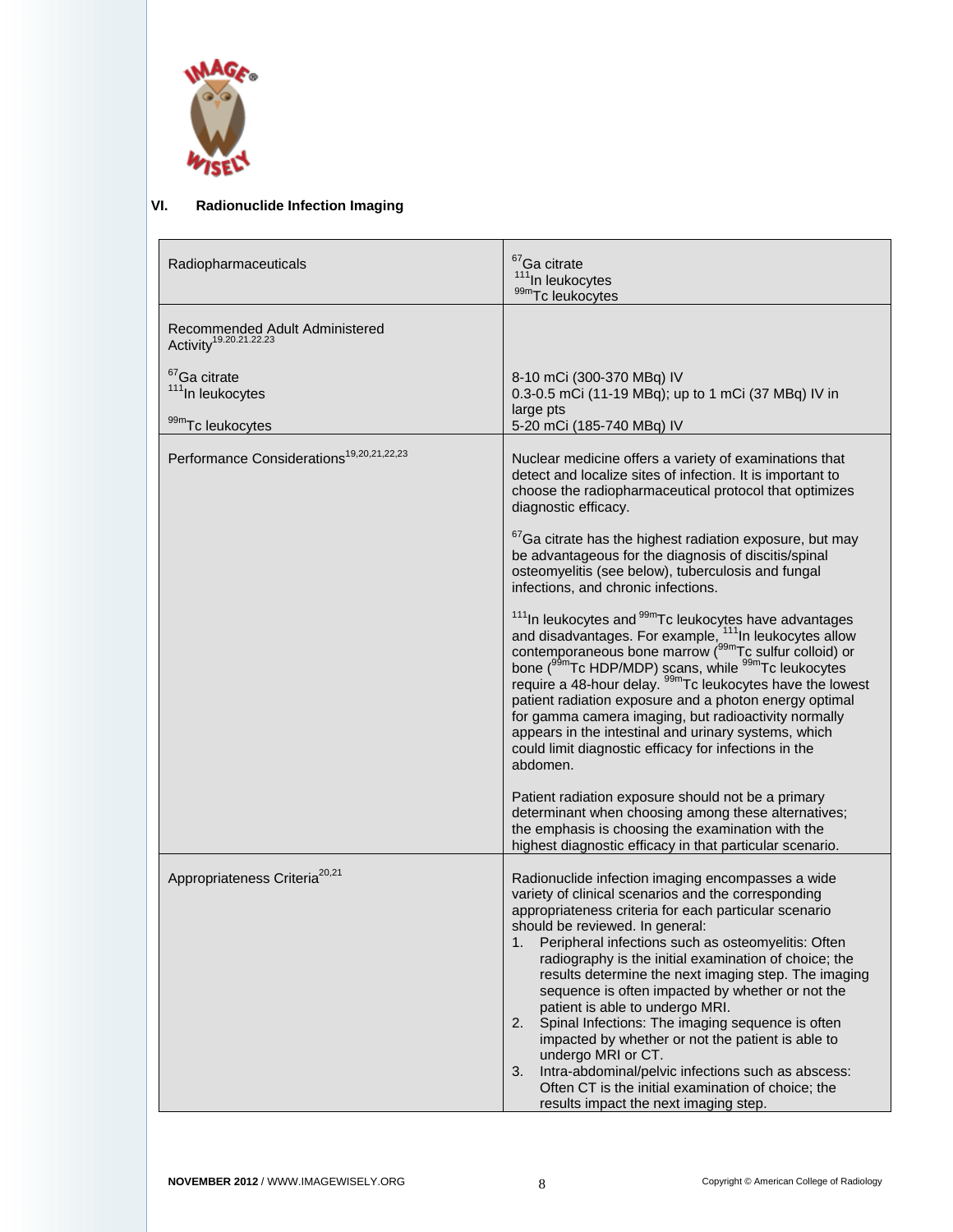

#### **VII. Hepatobiliary Scintigraphy**

| Radiopharmaceuticals                                     | 99mTc iminodiacetic acids(disofenin, mebrofenin)                                                                                                                                                                                                                                                                                                                                                                                                                                                                                                                                                                                                                                                                                                      |
|----------------------------------------------------------|-------------------------------------------------------------------------------------------------------------------------------------------------------------------------------------------------------------------------------------------------------------------------------------------------------------------------------------------------------------------------------------------------------------------------------------------------------------------------------------------------------------------------------------------------------------------------------------------------------------------------------------------------------------------------------------------------------------------------------------------------------|
| Recommended Adult Administered Activity <sup>24,25</sup> | 3-5 mCi (111-185 MBq) IV<br>Higher doses may be needed in hyperbilirubinemia.                                                                                                                                                                                                                                                                                                                                                                                                                                                                                                                                                                                                                                                                         |
| Performance Considerations <sup>24,25</sup>              | Mebrofenin may improve exam quality in patients with<br>moderate to severe hepatic dysfunction because of its<br>higher hepatic extraction.<br>Minimize Sources of Error (False Positive Results)<br>including:<br>Insufficient fasting (<2-4 hours)<br>1.<br>Prolonged fasting (>24 hours including TPN).<br>2.<br>Sincalide protocols have been proposed in such<br>patients.<br>3. Severe hepatic dysfunction<br>Prior cholecystectomy<br>4.                                                                                                                                                                                                                                                                                                       |
| Appropriateness Criteria <sup>25,26, 27</sup>            | Right upper quadrant pain: In many clinical scenarios,<br>abdominal ultrasound is the initial exam, because it does<br>not use ionizing radiation, and it can provide<br>morphological assessment, including the presence or<br>absences gallstones and biliary ductal dilation. However,<br>hepatobiliary scintigraphy often has a role due to its<br>slightly higher sensitivity and specificity, particularly in<br>problematic cases.<br><b>Jaundice:</b> Hepatobiliary Scintigraphy cannot distinguish<br>intrahepatic cholestasis from mechanical biliary<br>obstruction, which precludes routine use in the jaundiced<br>patient.<br>Post-operative setting: Identification of bile leak (e.g.,<br>after cholecystectomy, transplant, trauma). |

#### **References**

- 1. Donohoe KJ, Brown ML, Collier BD, et al. Procedure Guidelines for Skeletal Scintigraphy, version 3.0. Society of Nuclear Medicine and Molecular Imaging Practice Guidelines, 2003. [\(http://interactive.snm.org/docs/pg\\_ch34\\_0403.pdf\)](http://interactive.snm.org/docs/pg_ch34_0403.pdf)
- 2. Guidelines and Standards Committee of the ACR Commission on Nuclear Medicine in collaboration with the SPR. ACR-SPR Practice Guideline for the Performance of Adult and Pediatric Skeletal Scintigraphy (Bone Scan). American College of Radiology and Society of Pediatric Radiology, 2012. [\(http://www.acr.org/~/media/ACR/Documents/PGTS/guidelines/Skeletal\\_Scintigraphy.pdf\)](http://www.acr.org/~/media/ACR/Documents/PGTS/guidelines/Skeletal_Scintigraphy.pdf)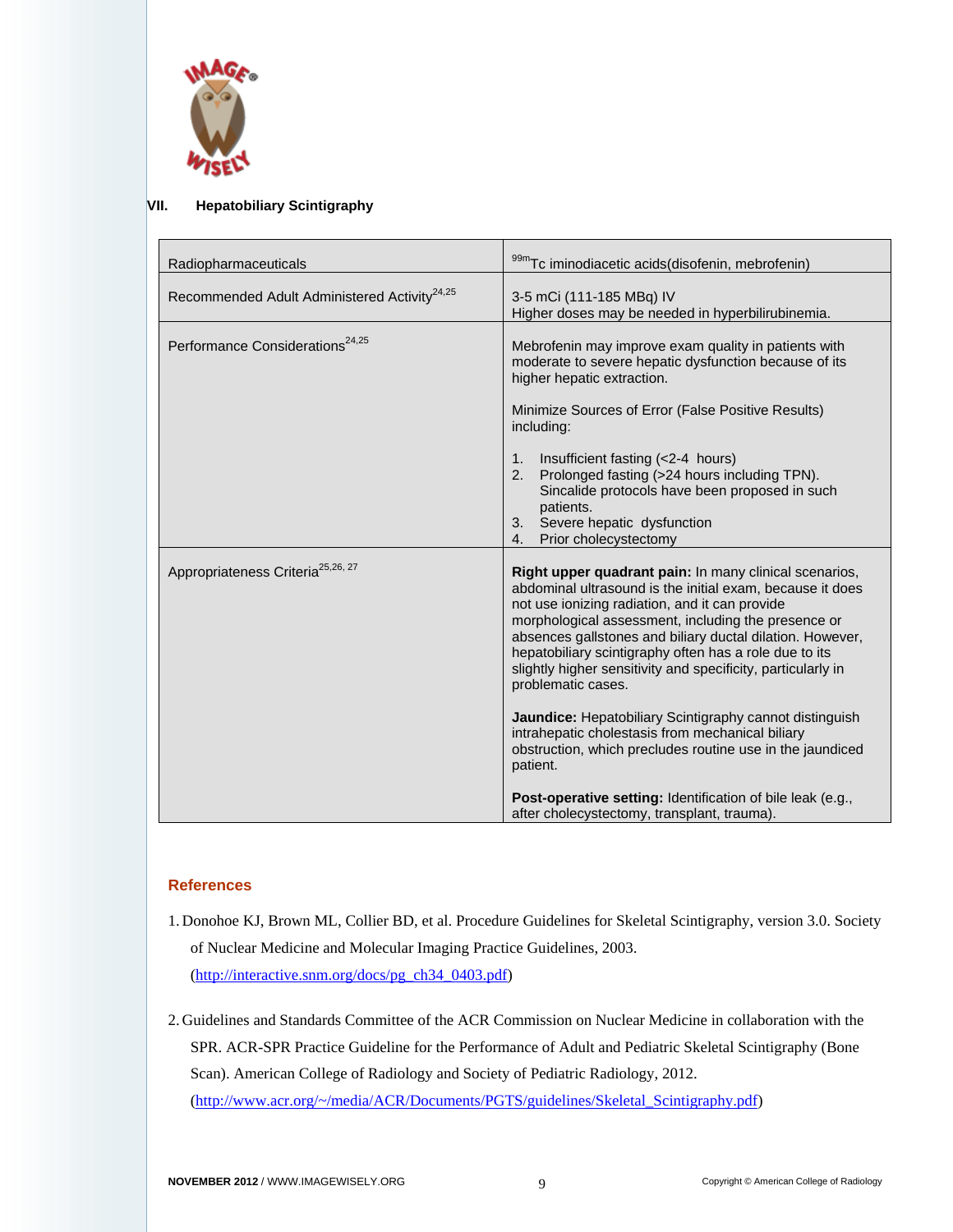

- 3.Roberts CC, Weissman BN, Appel M, et al. Expert Panel on Musculoskeletal Imaging. ACR Appropriateness Criteria® Metastatic Bone Disease (revised). American College of Radiology, 2012. [\(http://www.acr.org/~/media/ACR/Documents/AppCriteria/Diagnostic/MetastaticBoneDisease.pdf\)](http://www.acr.org/~/media/ACR/Documents/AppCriteria/Diagnostic/MetastaticBoneDisease.pdf)
- 4.Expert Panel on Musculoskeletal Imaging. ACR Appropriateness Criteria® Musculoskeletal Imaging Criteria. American College of Radiology (ACR), 2008. [\(http://www.acr.org/Quality-Safety/Appropriateness-](http://www.acr.org/Quality-Safety/Appropriateness-Criteria/Diagnostic/Musculoskeletal-Imaging)[Criteria/Diagnostic/Musculoskeletal-Imaging\)](http://www.acr.org/Quality-Safety/Appropriateness-Criteria/Diagnostic/Musculoskeletal-Imaging)
- 5. Guidelines and Standards Committee of the ACR Commission on Nuclear Medicine in Collaboration with the SPR. ACR -SPR Practice Guideline for the Performance of Parathyroid Scintigraphy. American College of Radiology and Society of Pediatric Radiology, 2009. [\(http://www.acr.org/~/media/ACR/Documents/PGTS/guidelines/Parathyroid\\_Scintigraphy.pdf\)](http://www.acr.org/~/media/ACR/Documents/PGTS/guidelines/Parathyroid_Scintigraphy.pdf)
- 6. Greenspan BS, Dillehay G, Intenzo C, et al. SNM Practice Guideline for Parathyroid Scintigraphy 4.0. J Nuc Med Tech, 2012; 40:2:1. [\(http://interactive.snm.org/docs/Parathyroid\\_Scintigraphy\\_V4\\_0\\_FINAL.pdf\)](http://interactive.snm.org/docs/Parathyroid_Scintigraphy_V4_0_FINAL.pdf)
- 7. Hinde E, Ugar O, Fuster D, et al. 2009 EANM Parathyroid Guidelines. Eur J Nucl Med Mol Imaging, 2009; 36:1201–1216. [\(http://www.eanm.org/publications/guidelines/gl\\_parathyroid\\_2009.pdf\)](http://www.eanm.org/publications/guidelines/gl_parathyroid_2009.pdf)
- 8. Guidelines and Standards Committee of the Commission on Nuclear Medicine in collaboration with the SPR and SNM. ACR–SNM–SPR Practice Guideline for the Performance of Thyroid and Scintigraphy and Uptake Measurements. American College of Radiology, Society of Nuclear Medicine and Molecular Imaging, Society of Pediatric Radiology, 2009. [\(http://interactive.snm.org/docs/Thyroid\\_Scintigraphy.pdf\)](http://interactive.snm.org/docs/Thyroid_Scintigraphy.pdf)
- 9.Balon HR, Silberstein EB, Meier DA, et al. Society of Nuclear Medicine Procedure Guideline for Thyroid Scintigraphy V3.0. Society of Nuclear Medicine and Molecular Imaging, 2006. [\(http://interactive.snm.org/docs/Thyroid\\_Scintigraphy\\_V3.pdf\)](http://interactive.snm.org/docs/Thyroid_Scintigraphy_V3.pdf)
- 10. Gharib H, Papini E, Paschke R, et al. American Association of Clinical Endocrinologists, Associazione Medici Endocrinologi, and European Thyroid Association Medical Guidelines for Clinical Practice for the Diagnosis and Management of Thyroid Nodules. Endocr Pract, 2010; 16:468–475. [\(https://www.aace.com/files/thyroid](https://www.aace.com/files/thyroid-guidelines.pdf)[guidelines.pdf\)](https://www.aace.com/files/thyroid-guidelines.pdf)
- 11. Cooper DS, Doherty GM, Haugen BR, et al. Revised American Thyroid Association Management Guidelines for Patients with Thyroid Nodules and Differentiated Thyroid Cancer. Thyroid, 2009; 19:1167–1214. <http://thyca.org/DTCguidelines.pdf>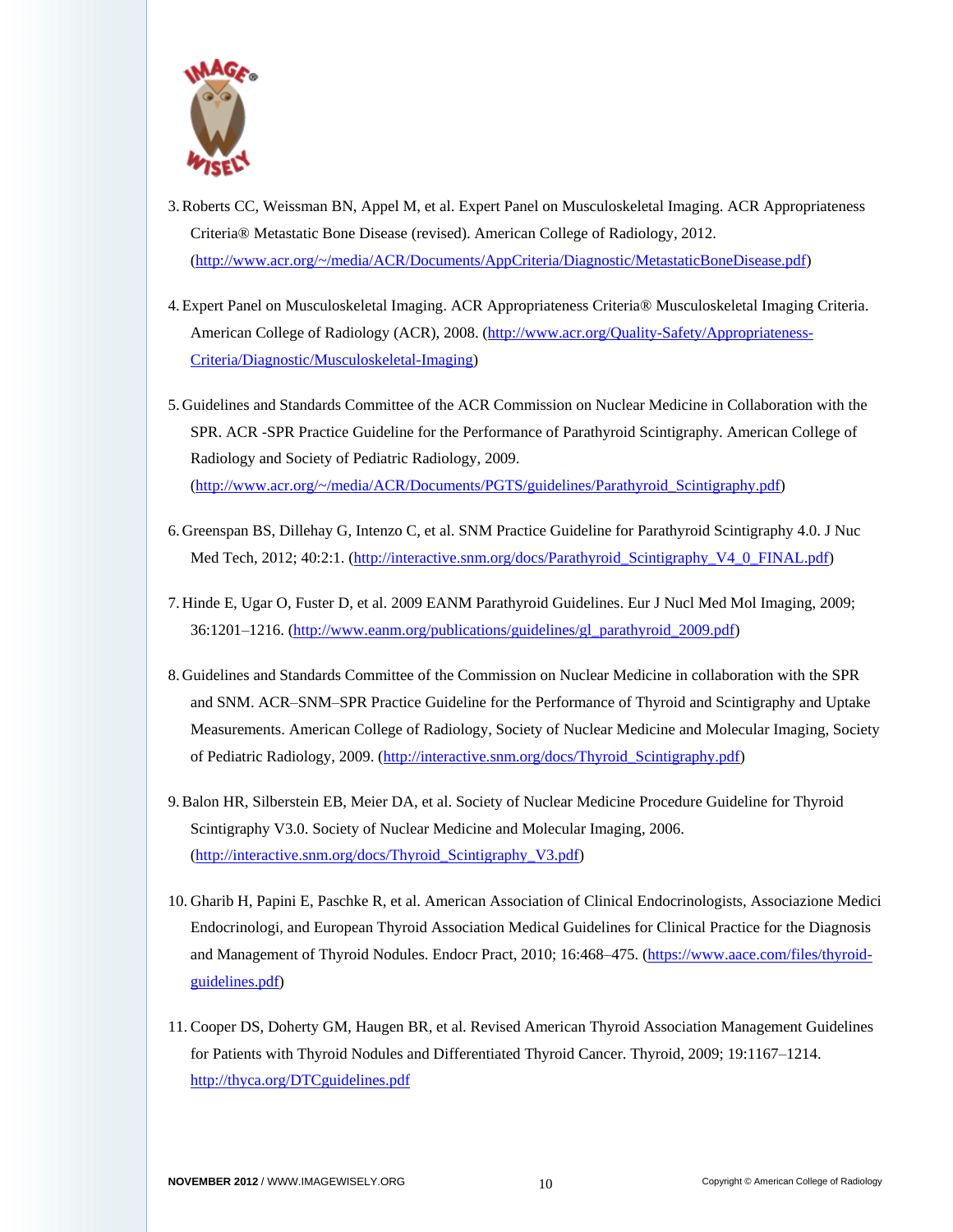

- 12. Silberstein EB, Alavi A, Balon HR, et al. Society of Nuclear Medicine Procedure Guidelines for Scintigraphy for Differentiated Papillary and Follicular Thyroid Cancer. Society of Nuclear Medicine and Molecular Imaging, 2006. [http://interactive.snm.org/docs/Scintigraphy%20for%20Differentiated%20Thyroid%20Cancer%20V3%200%](http://interactive.snm.org/docs/Scintigraphy%20for%20Differentiated%20Thyroid%20Cancer%20V3%200%20(9-25-06).pdf) [20\(9-25-06\).pdf](http://interactive.snm.org/docs/Scintigraphy%20for%20Differentiated%20Thyroid%20Cancer%20V3%200%20(9-25-06).pdf)
- 13. Parker JA, Coleman RE, Grady E, et al. SNM Practice Guideline for Lung Scintigraphy 4.0. J Nucl Med Tech, 2012, 40:1:57-6 [HTTP://INTERACTIVE.SNM.ORG/DOCS/LUNG\\_SCINTIGRAPHY\\_V4\\_FINAL.PDF](http://interactive.snm.org/DOCS/LUNG_SCINTIGRAPHY_V4_FINAL.PDF)
- 14. Guidelines and Standards Committee of the ACR Commission on Nuclear Medicine in collaboration with the SPR. ACR–SPR Practice Guideline for the Performance of Pulmonary Scintigraphy. American College of Radiology and Society of Pediatric Radiology, 2009. [http://www.acr.org/~/media/ACR/Documents/PGTS/guidelines/Pulmonary\\_Scintigraphy.pdf](http://www.acr.org/~/media/ACR/Documents/PGTS/guidelines/Pulmonary_Scintigraphy.pdf)
- 15. Bettmann MA, Baginski SG, White RD, et al. Expert Panel on Cardiac Imaging. ACR Appropriateness Criteria® Acute Chest Pain – Suspected Pulmonary Embolism. American College of Radiology, 2011. [http://www.acr.org/~/media/ACR/Documents/AppCriteria/Diagnostic/AcuteChestPainSuspectedPulmonaryE](http://www.acr.org/~/media/ACR/Documents/AppCriteria/Diagnostic/AcuteChestPainSuspectedPulmonaryEmbolism.pdf) [mbolism.pdf](http://www.acr.org/~/media/ACR/Documents/AppCriteria/Diagnostic/AcuteChestPainSuspectedPulmonaryEmbolism.pdf)
- 16. Leung AN, Bull TM, Jaeschke R, et al. An Official American Thoracic Society/Society of Thoracic Radiology Clinical Practice Guideline: Evaluation of Suspected Pulmonary Embolism In Pregnancy. Am J Respir Crit Care Med, 2011, 184:1200-1208. [http://www.thoracic.org/statements/resources/respiratory-disease](http://www.thoracic.org/statements/resources/respiratory-disease-adults/evaluation-of-suspected-pulmonary-embolism-in-pregnancy.pdf)[adults/evaluation-of-suspected-pulmonary-embolism-in-pregnancy.pdf](http://www.thoracic.org/statements/resources/respiratory-disease-adults/evaluation-of-suspected-pulmonary-embolism-in-pregnancy.pdf)
- 17. Bajc M, Neilly JB, Miniati M, et al. EANM guidelines for ventilation/perfusion Scintigraphy Part 1. Pulmonary Imaging with Ventilation/Perfusion Single Photon Emission Tomography. Eur J Nucl Med Mol Imaging, 2009, 36:1356–1370[. http://www.eanm.org/publications/guidelines/gl\\_pulm\\_embolism\\_part1.pdf](http://www.eanm.org/publications/guidelines/gl_pulm_embolism_part1.pdf)
- 18. Bajc M, Neilly JB, Miniati M, et al. EANM Guidelines for Ventilation/Perfusion Scintigraphy Part 2. Algorithms and Clinical Considerations for Diagnosis of Pulmonary Emboli with V/PSPECT and MDCT. Eur J Nucl Med Mol Imaging, 2009, 36:1528–1538. [http://www.eanm.org/publications/guidelines/gl\\_pulm\\_embolism\\_part2.pdf](http://www.eanm.org/publications/guidelines/gl_pulm_embolism_part2.pdf)
- 19. Guidelines and Standards Committee of the ACR Commission on Nuclear Medicine in collaboration with the SPR and the SNM. ACR–SNM–SPR Practice Guideline for the Performance of Scintigraphy for Inflammation and Infection. American College of Radiology, Society of Nuclear Medicine and Molecular Imaging, Society